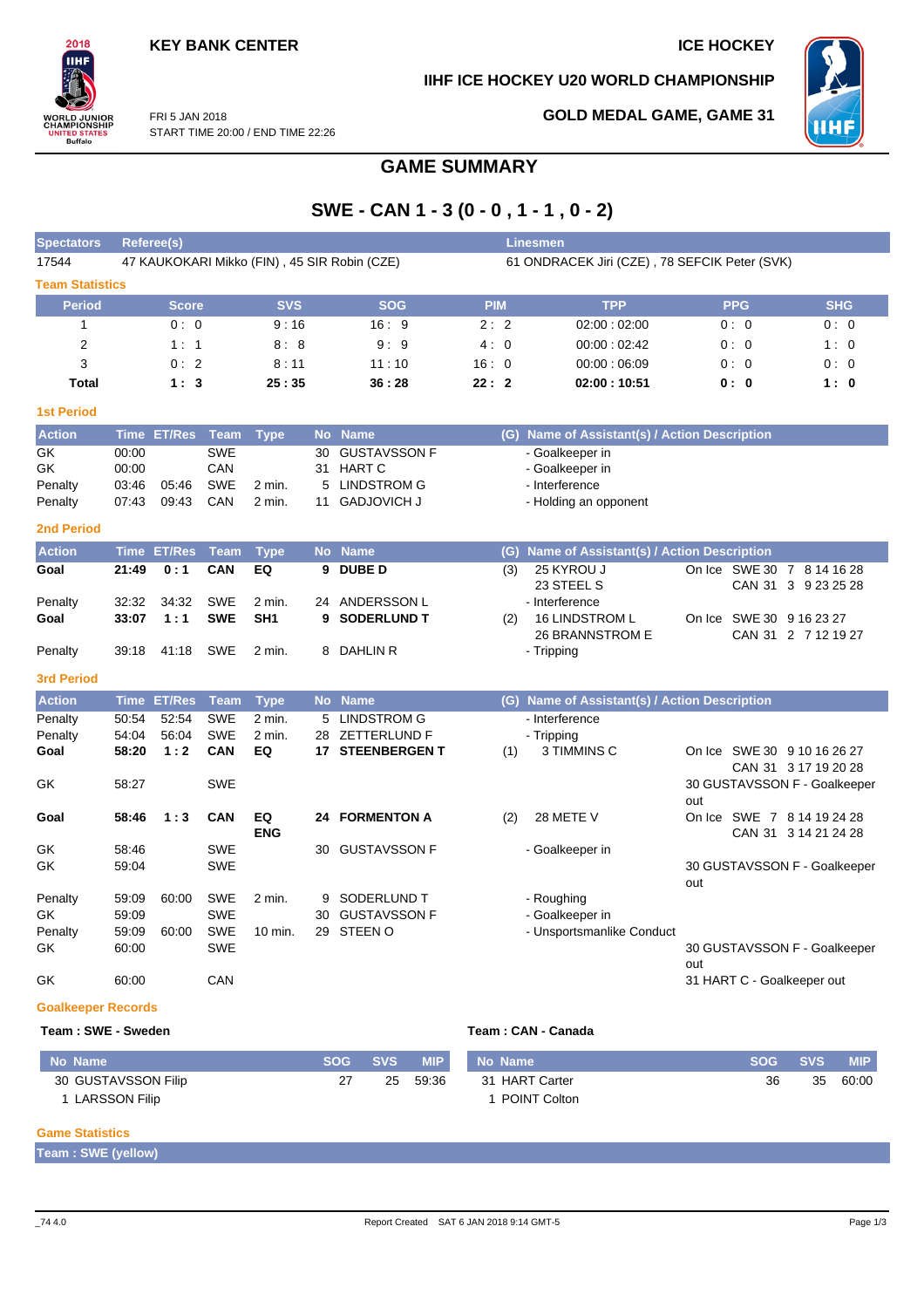## **KEY BANK CENTER ICE HOCKEY**



**Team : CAN (red)**

**IIHF ICE HOCKEY U20 WORLD CHAMPIONSHIP**

**GOLD MEDAL GAME, GAME 31**



FRI 5 JAN 2018 START TIME 20:00 / END TIME 22:26

| <b>Head Coach: MONTEN Tomas</b> |                             |          |              |          |                |                |              | <b>Shots on Goal</b> |       |              |                |              |    |          |                     | Time on Ice    |   |           |                    |    |      |
|---------------------------------|-----------------------------|----------|--------------|----------|----------------|----------------|--------------|----------------------|-------|--------------|----------------|--------------|----|----------|---------------------|----------------|---|-----------|--------------------|----|------|
| <b>No Pos</b>                   | <b>Name</b>                 | G        | $\mathbf{A}$ |          |                |                |              | P PIM FO+ FO- FO+/-  | FO%   |              | $\overline{2}$ | 3 OT TS      |    | $+/-$    |                     | $\overline{2}$ | 3 | <b>OT</b> | <b>TOT SHF AVG</b> |    |      |
| 7 D                             | <b>LILJEGREN Timothy</b>    | $\Omega$ | 0            | $\Omega$ | $\Omega$       | 0              | $\Omega$     | 0                    | 0.00  |              | 1              | $\Omega$     | 2  |          | $-2$ 7:26 5:38 6:23 |                |   |           | 19:27              | 27 | 0:43 |
| 17 F                            | <b>KARLSTROM Fredrik</b>    | 0        | $\Omega$     | 0        | 0              | 0              | 0            | $\Omega$             | 0.00  |              | $\Omega$       | 1            | 2  | 0        |                     | 3:48 2:35 1:39 |   |           | 8:02               | 11 | 0:43 |
| 19 F                            | NYLANDER Alexander +A       | 0        | 0            | $\Omega$ | $\Omega$       | 0              |              | -1                   | 0.00  | 1            | $\Omega$       | 2            | 3  | $-1$     |                     | 6:16 4:01 3:35 |   |           | 13:52              | 18 | 0:46 |
| 24 F                            | ANDERSSON Lias +C           | 0        | 0            | 0        | $\overline{2}$ | 5              | 4            |                      | 55.56 | 3            |                |              | 5  | -1       |                     | 6:07 4:26 3:02 |   |           | 13:35              | 22 | 0:37 |
| 27 D                            | MOVERARE Jacob +A           | 0        | 0            | $\Omega$ | $\Omega$       | $\Omega$       | 0            | 0                    | 0.00  | $\mathbf{1}$ | $\Omega$       | $\Omega$     | 1  | $\Omega$ |                     | 4:04 6:25 6:07 |   |           | 16:36              | 27 | 0:36 |
| 8 D                             | <b>DAHLIN Rasmus</b>        | 0        | 0            | 0        | 2              | 0              | $\Omega$     | 0                    | 0.00  | 0            | 2              | $\mathbf{1}$ | 3  |          | $-2$ 7:21 6:41 5:29 |                |   |           | 19:31              | 31 | 0:37 |
| 14 F                            | <b>PETTERSSON Elias</b>     | 0        | 0            | $\Omega$ | 0              | 2              |              |                      | 66.67 | 2            | $\Omega$       | $\Omega$     | 2  |          | $-2$ 5:28 4:52 4:46 |                |   |           | 15:06              | 21 | 0:43 |
| 16 F                            | <b>LINDSTROM Linus</b>      | 0        | 1            | 1        | $\Omega$       | $\overline{7}$ | 9            | $-2$                 | 43.75 | 1            | $\Omega$       | $\Omega$     | 1  | $-1$     |                     | 5:21 5:56 5:31 |   |           | 16:48              | 26 | 0:38 |
| 21 F                            | <b>BOQVIST Jesper</b>       | 0        | 0            | $\Omega$ | $\Omega$       | 0              |              | $-1$                 | 0.00  | 0            | 0              | $\Omega$     | 0  | $\Omega$ |                     | 4:00 1:20 0:00 |   |           | 5:20               | 8  | 0:40 |
| 26 D                            | <b>BRANNSTROM Erik</b>      | 0        | 1            | 1        | $\Omega$       | 0              | <sup>0</sup> | 0                    | 0.00  | 1            |                |              | 3  | $-1$     |                     | 7:17 7:29 7:30 |   |           | 22:16              | 36 | 0:37 |
| 5 D                             | <b>LINDSTROM Gustav</b>     | 0        | 0            | 0        | 4              | 0              | 0            | 0                    | 0.00  | 0            | 0              | 1            | 1  | $\Omega$ |                     | 5:19 3:57 4:26 |   |           | 13:42              | 22 | 0:37 |
| 9 F                             | SODERLUND Tim (BP)          | 1        | 0            | 1        | 2              | 0              | $\Omega$     | 0                    | 0.00  | 1            | 1              | $\Omega$     | 2  | $\Omega$ |                     | 4:48 5:54 5:44 |   |           | 16:26              | 24 | 0:41 |
| 20 F                            | <b>LUNDESTROM Isac</b>      | 0        | 0            | $\Omega$ | $\Omega$       | 1              | 6            | -5                   | 14.29 |              | $\Omega$       |              | 2  | $\Omega$ |                     | 5:46 5:29 5:21 |   |           | 16:36              | 21 | 0:47 |
| 23 D                            | <b>SELLGREN Jesper</b>      | 0        | 0            | 0        | $\Omega$       | 0              | $\Omega$     | 0                    | 0.00  | 0            | $\Omega$       | $\Omega$     | 0  | $+1$     |                     | 6:26 7:54 8:00 |   |           | 22:20              | 32 | 0:41 |
| 29 F                            | <b>STEEN Oskar</b>          | 0        | 0            | $\Omega$ | 10             | 1              | 2            | $-1$                 | 33.33 | 2            | $\Omega$       | $\Omega$     | 2  | 0        |                     | 4:41 7:00 5:27 |   |           | 17:08              | 23 | 0:44 |
| 6 D                             | <b>HOGBERG Linus</b>        | 0        | 0            | 0        | 0              | 0              | 0            | 0                    | 0.00  | 0            | 0              | $\Omega$     | 0  | $\Omega$ |                     | 0:34 1:12 2:19 |   |           | 4:05               | 6  | 0:40 |
| 10 F                            | <b>DAVIDSSON Marcus</b>     | 0        | 0            | $\Omega$ | $\Omega$       | 3              | 2            | 1                    | 60.00 | 0            | 0              | 1            | 1  | $-1$     |                     | 3:53 4:14 5:33 |   |           | 13:40              | 24 | 0:34 |
| 12 F                            | <b>GUSTAFSSON Glenn</b>     | 0        | 0            | 0        | 0              | 0              | 2            | $-2$                 | 0.00  | 0            | 0              | $\Omega$     | 0  | 0        |                     | 3:27 3:24 2:38 |   |           | 9:29               | 18 | 0:31 |
| 22 F                            | <b>JONSSON FJALLBY Axel</b> | 0        | 0            | 0        | $\Omega$       | 0              | $\Omega$     | 0                    | 0.00  | 1            | $\Omega$       |              | 2  | 0        |                     | 3:42 3:57 5:12 |   |           | 12:51              | 20 | 0:38 |
| 28 F                            | <b>ZETTERLUND Fabian</b>    | 0        | $\Omega$     | $\Omega$ | $\overline{2}$ | 0              | 0            | 0                    | 0.00  | $\Omega$     | 3              | 1            | 4  | $-2$     |                     | 2:02 4:40 5:21 |   |           | 12:03              | 16 | 0:45 |
| 1 GK                            | <b>LARSSON Filip</b>        | 0        | 0            | 0        | 0              |                |              |                      |       | 0            | 0              | 0            | 0  |          |                     |                |   |           |                    |    |      |
| 30 GK                           | <b>GUSTAVSSON Filip</b>     | 0        | 0            | 0        | $\Omega$       |                |              |                      |       | 0            | $\Omega$       | $\Omega$     | 0  |          |                     |                |   |           |                    |    |      |
| Total                           |                             | 1.       | $\mathbf{2}$ | 3        | 22             | 19             | 28           | -9                   | 40.43 | 16           | 9              | 11           | 36 |          |                     |                |   |           |                    |    |      |

| $1$ vani . Onit (Ivu)           |                        |          |   |   |              |    |                |                   |       |          |                |          |         |       |                |             |           |                |    |            |
|---------------------------------|------------------------|----------|---|---|--------------|----|----------------|-------------------|-------|----------|----------------|----------|---------|-------|----------------|-------------|-----------|----------------|----|------------|
| Head Coach : DUCHARME Dominique |                        |          |   |   |              |    |                |                   |       |          | Shots on Goal  |          |         |       |                | Time on Ice |           |                |    |            |
| No Pos Name                     |                        | G.       | A | Þ |              |    |                | PIM FO+ FO- FO+/- | FO%   |          | 2 <sup>2</sup> |          | 3 OT TS | $+/-$ | $\overline{2}$ | 3           | <b>OT</b> | <b>TOT SHF</b> |    | <b>AVG</b> |
| 3 D                             | <b>TIMMINS Conor</b>   | 0        | 1 | 1 | 0            | 0  | 0              | 0                 | 0.00  | 2        | 0              | 0        | 2       | $+3$  | 7:48 6:39      | 6:23        |           | 20:50          | 30 | 0:41       |
| 9 F                             | DUBE Dillon +C         |          | 0 | 1 | $\Omega$     | 0  | $\Omega$       | 0                 | 0.00  | 2        | 2              | 1        | 5       | $+1$  | 5:13 6:47 8:30 |             |           | 20:30          | 26 | 0:47       |
| 23 F                            | STEEL Sam              | 0        | 1 | 1 | 0            | 8  | 5              | 3                 | 61.54 | 0        | 0              | 0        | 0       | $+1$  | 4:58 6:47 8:06 |             |           | 19:51          | 24 | 0:49       |
| 25 F                            | <b>KYROU Jordan</b>    | 0        | 1 | 1 | $\Omega$     | 0  | 2              | $-2$              | 0.00  | 0        | 0              | 0        | 0       | $+1$  | 4:09 6:18 8:50 |             |           | 19:17          | 22 | 0:52       |
| 28 D                            | <b>METE Victor</b>     | 0        | 1 | 1 | 0            | 0  | $\Omega$       | 0                 | 0.00  | 0        |                | $\Omega$ | 1       | $+3$  | 8:07 5:59 7:51 |             |           | 21:57          | 32 | 0:41       |
| 8 D                             | FABBRO Dante +A        | 0        | 0 | 0 | 0            | 0  | 0              | 0                 | 0.00  | 0        |                | 0        |         | 0     | 5:03 8:17 4:45 |             |           | 18:05          | 27 | 0:40       |
| 10 D                            | CLAGUE Kale +A         | 0        | 0 | 0 | 0            | 0  | 0              | 0                 | 0.00  | 0        | 2              | 0        | 2       | 0     | 6:34 8:35 8:46 |             |           | 23:55          | 34 | 0:42       |
| 12 F                            | <b>KATCHOUK Boris</b>  | 0        | 0 | 0 | 0            | 0  | 1              | -1                | 0.00  | 0        | 0              | 2        | 2       | $-1$  | 4:52 5:46 5:03 |             |           | 15:41          | 22 | 0:42       |
| 16 F                            | RADDYSH Taylor         | 0        | 0 | 0 | $\Omega$     | 0  | 0              | 0                 | 0.00  | 0        | 0              | 2        | 2       | 0     | 5:04 6:48 5:56 |             |           | 17:48          | 21 | 0:50       |
| 27 F                            | <b>THOMAS Robert</b>   | 0        | 0 | 0 | 0            | 8  | 5              | 3                 | 61.54 | $\Omega$ | 0              | 0        | 0       | -1    | 5:06 5:21 5:05 |             |           | 15:32          | 26 | 0:35       |
| 2 D                             | <b>BEAN Jake</b>       | 0        | 0 | 0 | 0            | 0  | 0              | 0                 | 0.00  | 1        | 0              | 0        |         | $-1$  | 5:31 2:21 3:09 |             |           | 11:01          | 15 | 0:44       |
| 7 D                             | <b>MAKAR Cale</b>      | 0        | 0 | 0 | 0            | 0  | 0              | 0                 | 0.00  | 2        | 0              | 0        | 2       | -1    | 3:12 3:12 2:07 |             |           | 8:31           | 13 | 0:39       |
| 14 F                            | <b>COMTOIS Maxime</b>  | 0        | 0 | 0 | 0            | 0  | 0              | 0                 | 0.00  | 0        | 0              | 0        | 0       | $+1$  | 7:38 3:33 3:16 |             |           | 14:27          | 23 | 0:37       |
| 21 F                            | <b>HOWDEN Brett</b>    | 0        | 0 | 0 | 0            | 6  | 2              | 4                 | 75.00 | 0        | 0              | 2        | 2       | $+1$  | 6:42 4:07 3:34 |             |           | 14:23          | 24 | 0:35       |
| 24 F                            | <b>FORMENTON Alex</b>  | 1        | 0 | 1 | 0            | 0  | 1              | -1                | 0.00  | 2        | 1              | 1        | 4       | $+1$  | 6:56 4:01 4:38 |             |           | 15:35          | 23 | 0:40       |
| 6 D                             | <b>FOOTE Callan</b>    | 0        | 0 | 0 | 0            | 0  | 0              | 0                 | 0.00  | 0        |                | 0        | 1       | 0     | 2:50 2:38 2:14 |             |           | 7:42           | 11 | 0:42       |
| 11 F                            | GADJOVICH Jonah        | 0        | 0 | 0 | 2            | 0  | 0              | 0                 | 0.00  | 0        | $\Omega$       | 0        | 0       | 0     | 2:31 1:06 0:44 |             |           | 4:21           | 8  | 0:32       |
| 17 F                            | STEENBERGEN Tyler      | 1        | 0 | 1 | $\Omega$     | 0  | 0              | 0                 | 0.00  | 0        | 0              | 1        |         | $+1$  | 0:32 2:45 3:59 |             |           | 7:16           | 12 | 0:36       |
| 19 F                            | <b>BATHERSON Drake</b> | 0        | 0 | 0 | 0            | 0  | 1              | -1                | 0.00  | 0        | 1              | 1        | 2       | 0     | 2:44 4:54 4:03 |             |           | 11:41          | 16 | 0:43       |
| 20 F                            | McLEOD Michael         | $\Omega$ | 0 | 0 | $\Omega$     | 6  | $\overline{2}$ | 4                 | 75.00 | 0        | $\Omega$       | $\Omega$ | 0       | $+1$  | 2:23 3:56 2:55 |             |           | 9:14           | 15 | 0:36       |
| GK<br>$\mathbf{1}$              | <b>POINT Colton</b>    | 0        | 0 | 0 | 0            |    |                |                   |       | 0        | 0              | 0        | 0       |       |                |             |           |                |    |            |
| 31 GK                           | HART Carter (BP)       | 0        | 0 | 0 | 0            |    |                |                   |       | 0        | 0              | $\Omega$ | 0       |       |                |             |           |                |    |            |
| <b>Total</b>                    |                        | 3        | 4 | 7 | $\mathbf{2}$ | 28 | 19             | 9                 | 59.57 | 9        | 9              | 10       | 28      |       |                |             |           |                |    |            |